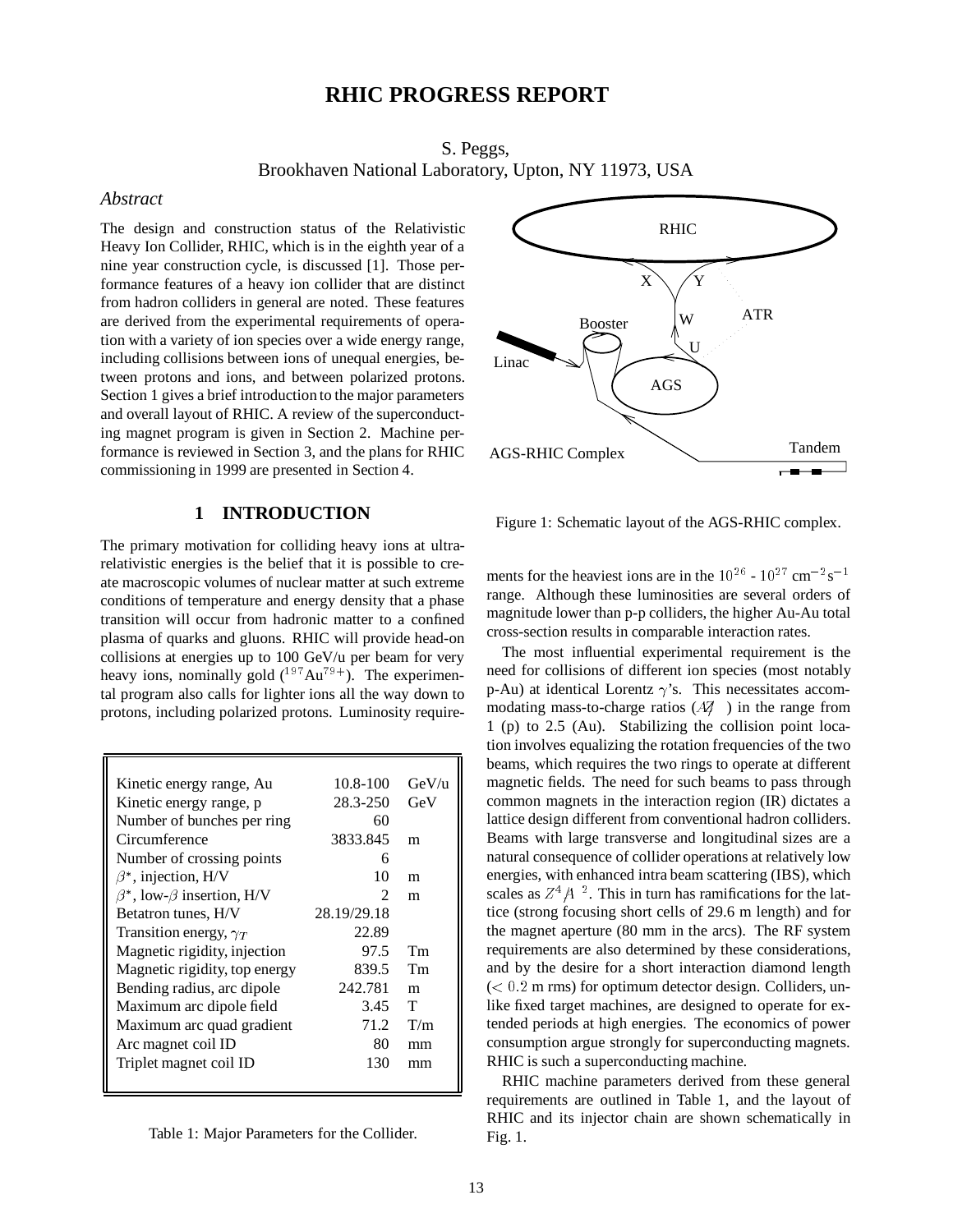

Figure 2: Layout of the RHIC collider and the tunnel.

### *1.1 Layout*

The internal collider layout is shown schematically in Fig. 2. RHIC consists of two identical, quasi-circular rings separated horizontally by 0.90 m, and oriented to intersect one another at six locations. Each ring consists of three inner and three outer arcs, separated by six insertion regions. Each arc consists of 11 FODO cells, with each half cell consisting of a single dipole and a CQS assembly containing a quadrupole, sextupole, and concentric correction elements. Beam collisions occur at a crossing point in each IR. These IRs contain the optics necessary for producing small collision betatron functions  $\beta^*$  and a zero dispersion at the crossing point, in addition to bending the beams into head-on collisions. The focusing is relaxed at injection



Figure 3: Arc dipole quench current distribution.

with  $\beta^* = 10$  m, but during collisions at top energy it is squeezed down to a value of 2 m, resulting in a maximum  $\beta$  of about 700 m in the triplet quadrupoles. The warm parts of each IR contain machine utilities such as injection, beam abort, RF stations, collimators, and specialized instrumentation.

## **2 MAGNETS**

RHIC magnets have a "cold-iron" design with single layer coils supported by plastic pole spacers. There is no stainless steel collar, and the cryogenic transfer lines are located in the cryostat. The arc dipoles and quadrupoles have a coil inner diameter (i.d.) of 80 mm, and a nominal maximum field and gradient of 3.45 T and 72 T/m, respectively. The industrial production of 80 mm arc magnets was completed in a two year period from 1994 to 1996, and the BNL assembly of CQS cryogenic modules was completed in 1997. Arc dipoles were produced by the Northrop-Grumman Corporation in a build-to-print contract, as complete cryogenic elements ready for immediate installation.

Field quality and quench threshold are both crucial aspects of superconducting magnet performance. Arc dipole statistics on minimum and plateau quench currents for a set



Figure 4: Arc dipole magnetic field multipole harmonics at injection (0.6 kA) and storage (5 kA) currents. Harmonic  $n = 1$  is quadrupole.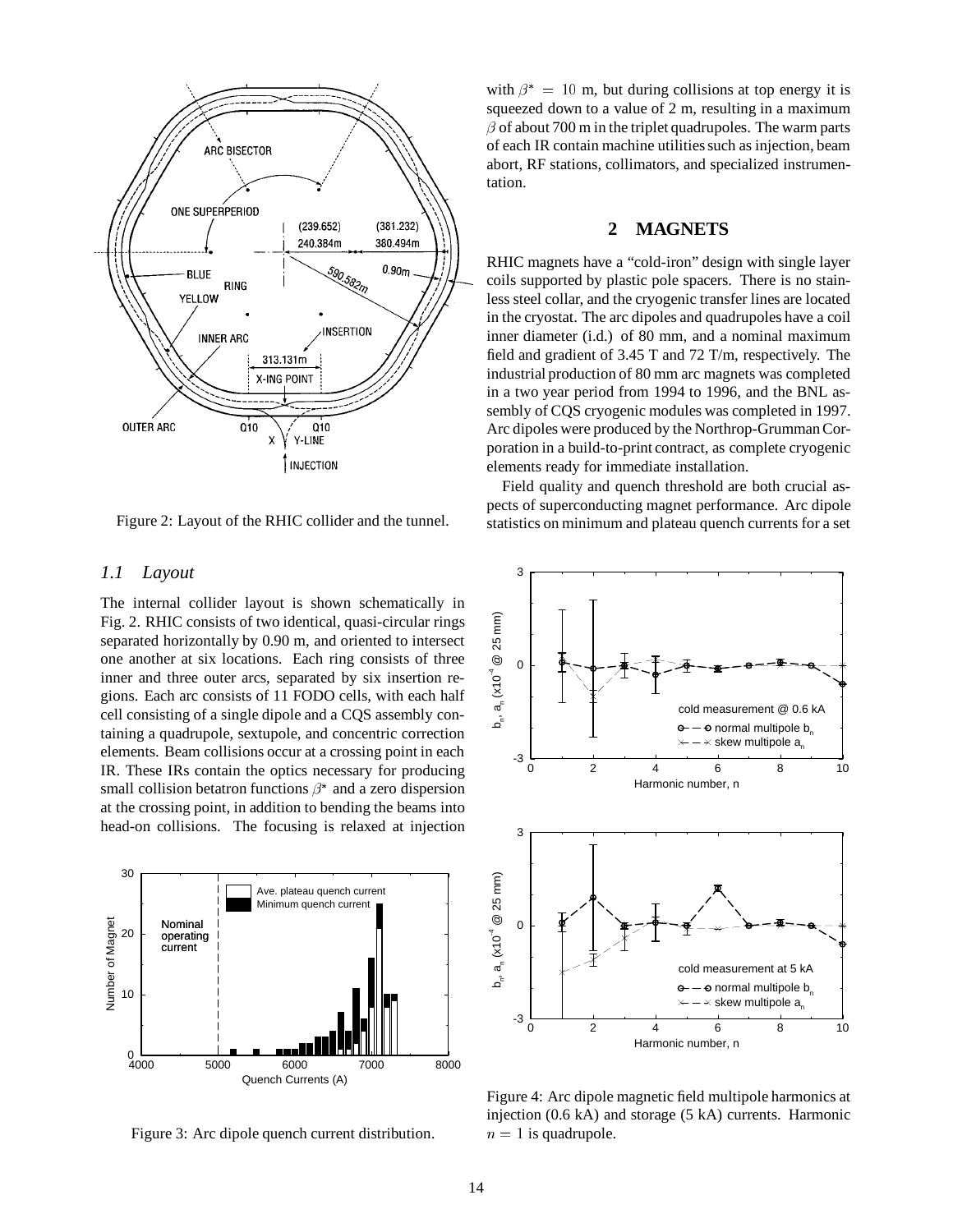of 60 magnets are shown in Fig. 3. The limited cold testing of only 20% of the magnets is justified by a healthy 30% quench current operating margin. None of the magnets had an initial quench current less than the nominal operating level. Limited cold testing is also justified by the good correlation between warm and cold magnetic field quality measurements, confirmed by a careful analysis of the complete data set. All of the smaller number of IR magnets (which have a smaller quench margin) are cold tested in a vertical dewar. The distribution of field harmonics in arc dipoles shown in Fig. 4 demonstrates excellent field quality with very small random multipole field components, by virtue of tight mechanical tolerances on the cable dimensions and positions. The systematic components are minimized for low-field performance at injection. Yoke saturation is apparent in the allowed harmonics at high field.

The Integral Transfer Function (ITF) of the arc dipoles was measured with beam during the Sextant Test, which was a full systems and beam test that occured from December 1996 through February 1997. Gold beam from the AGS was successfully passed through a single sextant in its final configuration, including injection kickers, RF cavities, et cetera. The average arc dipole ITF was found to differ from the test stand measurements by only about 0.2%. Multiple measurements of the phase advance per FODO cell were made with different QF and QD current settings, with the results shown in Fig. 5. The beam-based arc quadrupole ITF agrees with test bench measurements within the 0.6% accuracy of the beam measurements [2].

Interaction region triplet quads have a coil i.d. of 130 mm, with a maximum focusing strength of about 48 T/m. The dynamic aperture is determined by the triplet quadrupoles during collisions. For example, a maximum  $\beta$ of 1400 m would occur in the triplet under an upgrade scenario with  $\beta^* = 1$  m. Under these conditions, the  $5\sigma$  beam size is expected to increase from 35% to about 70% of the triplet magnet coil radius, due to strong IBS growth. Multiple sophisticated compensation techniques are used to optimize the field quality in triplet quadrupoles, including individual error correction with tuning shims, body-end har-



Figure 5: Measured and predicted phase advance per cell.



Figure 6: Triplet quadrupole cross-section showing empty slots for tuning shims.

monic compensation, magnet sorting, and lumped triplet multi-layer corrector packages. Especially tight alignment accuracies are required on these magnets. Tuning shims are inserted into the eight empty slots of the IR quadrupole body, as shown in Fig. 6, after the magnet is constructed and individually warm measured, in order to correct eight leading field harmonics. Experiments indicate that these multipole errors can be reduced to about 10% rms of their uncorrected values. The expected values for the mean and its uncertainty often become zero, while the final standard deviation is associated with a roll up of measurement errors, thermal cycling fluctuations, and quench fluctuations.

The production and assembly of most IR magnets at



Figure 7: Training curves for the first three DX beam splitting magnets.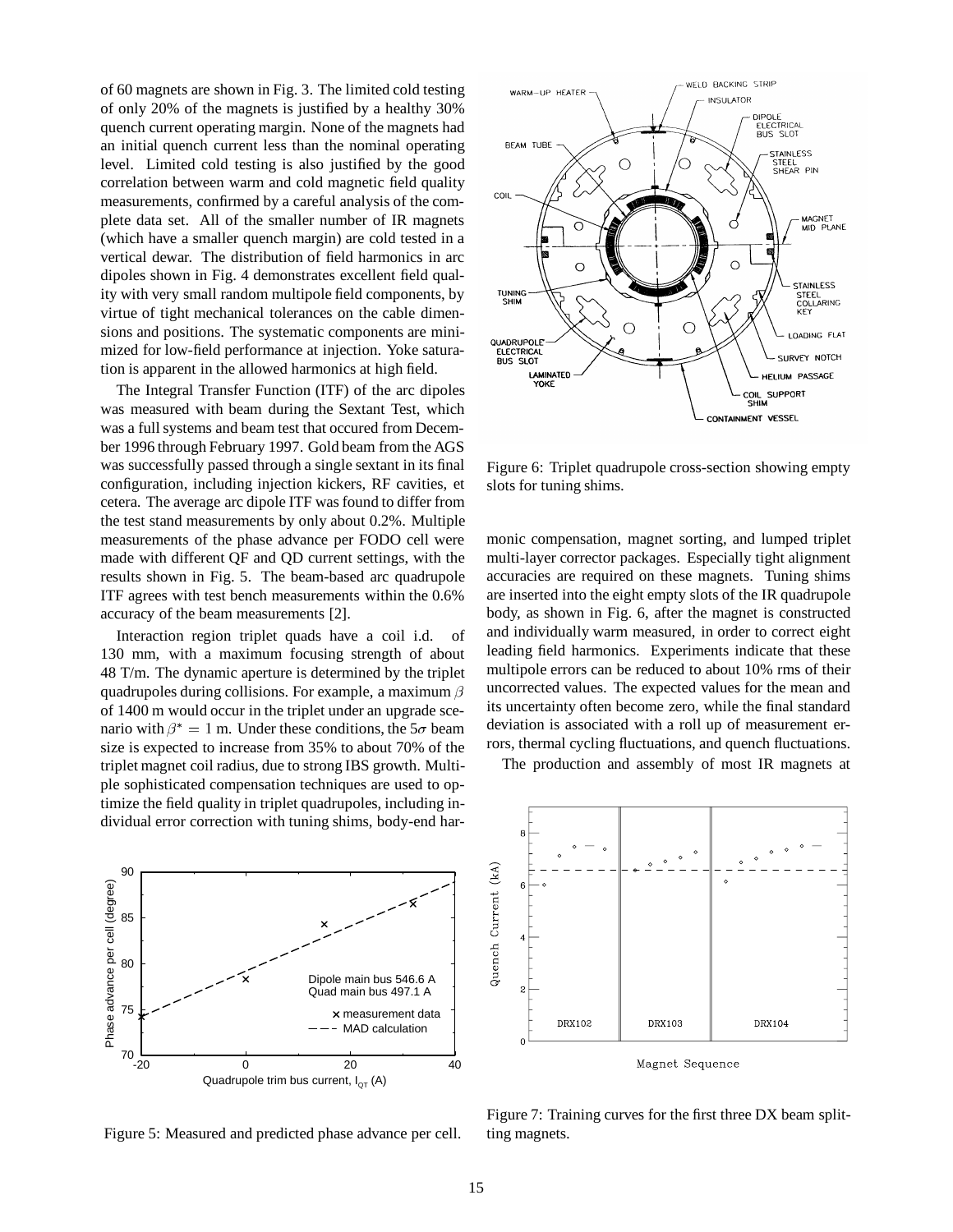BNL - correctors, triplet quadrupoles, and beam splitting dipoles - is essentially complete. The main exception is the production line for the technically challenging DX beam splitting dipoles, which have a field of 4.27 Tesla and an unusually large coil i.d. of 180 mm. Figure 7 shows the excellent training performance of the first three production magnets. Also still in production at BNL are the helical dipoles which will be used in Siberian snakes and spin rotators during polarized proton operations.

## **3 BEAM DYNAMICS**

Experience during and after the Sextant Test showed that gold beam bunch rotations are needed in the AGS before RHIC injection, raising the nominal initial longitudinal bunch area from  $0.3$  eV s/u to  $0.5$  eV s/u. Figure 8 (top) shows the effect that IBS has on the first gold bunch injected, after it has been stored for 2 minutes while the remaining bunches are injected into both rings [3]. Although the bunch area increases by about 6% (with a nominal RF voltage of 600 kV), the effect is not as pronounced as with an initial bunch area of  $0.3$  eV s/u. More important is the re-bucketing gymnastic, in which beam is transferred at top



Figure 8: (Top) Growth in longitudinal area of a gold beam due to intra-beam scattering during the two minute injection period. (Bottom) Beam loss during re-bucketing as a function of initial bunch area, for nominal (600 kV) and potential (800 kV) excitations of the 28 MHz RF system.



Figure 9: Integrated, instantaneous, and average luminosities during a nominal store of gold ions.

energy from the 28 MHz RF system used for acceleration to the 197 MHz system used during storage. Figure 8 (bottom) indicates that 2% to 3% of the beam will be lost from the storage buckets (but not from the machine). Transition crossing is not expected to play a major role in beam losses or bunch area growth [3]. Beam continues to spill over the edge of the RF buckets during storage with nominal intensities, and the transverse emittances continue to grow, with a characteristic time of order one hour. The transverse emittance will be monitored by ionization profile monitors with single turn capabilities, and possibly by a infrared detector array observing synchrotron light generated at the edge of the DX magnets [4]. Beam halo will be scraped by a collimation system which incorporates a novel crystal "pre-collimator", approximately 10 meters upstream of the primary collimator [5].

Figure 9 shows the expected "shot profile" performance with the beam parameters quoted in Table 2, using a beam dynamics model which, in addition to IBS effects, includes beam losses to the dynamic aperture and due to luminosity. Emittance growth and beam loss lead to a factor of 8 loss in instantaneous luminosity during a nominal 10 hour store. Approximately 40% of the bunch intensity is lost, mostly through IBS, but also with a significant contribution from Coulomb interactions. Gold on gold cross sections at 100 GeV/u include 117 barns for electron pair production and capture, and 95 barns for Coulomb nuclear dissociation. If 2 experiments experience an instantaneous luminosity of  $L = 8 \times 10^{26} \text{ cm}^{-2} \text{s}^{-1}$ , the partial current lifetime due to nuclear interactions is approximately 49 hours.

#### **4 COMMISSIONING**

Full beam commissioning is scheduled to begin in March 1999 in a "Test" run that will begin as soon as full cool down has been completed, and the final beam pipe has been installed. First circulating beam is expected in this run. A spring shutdown for final collider installation of collimators